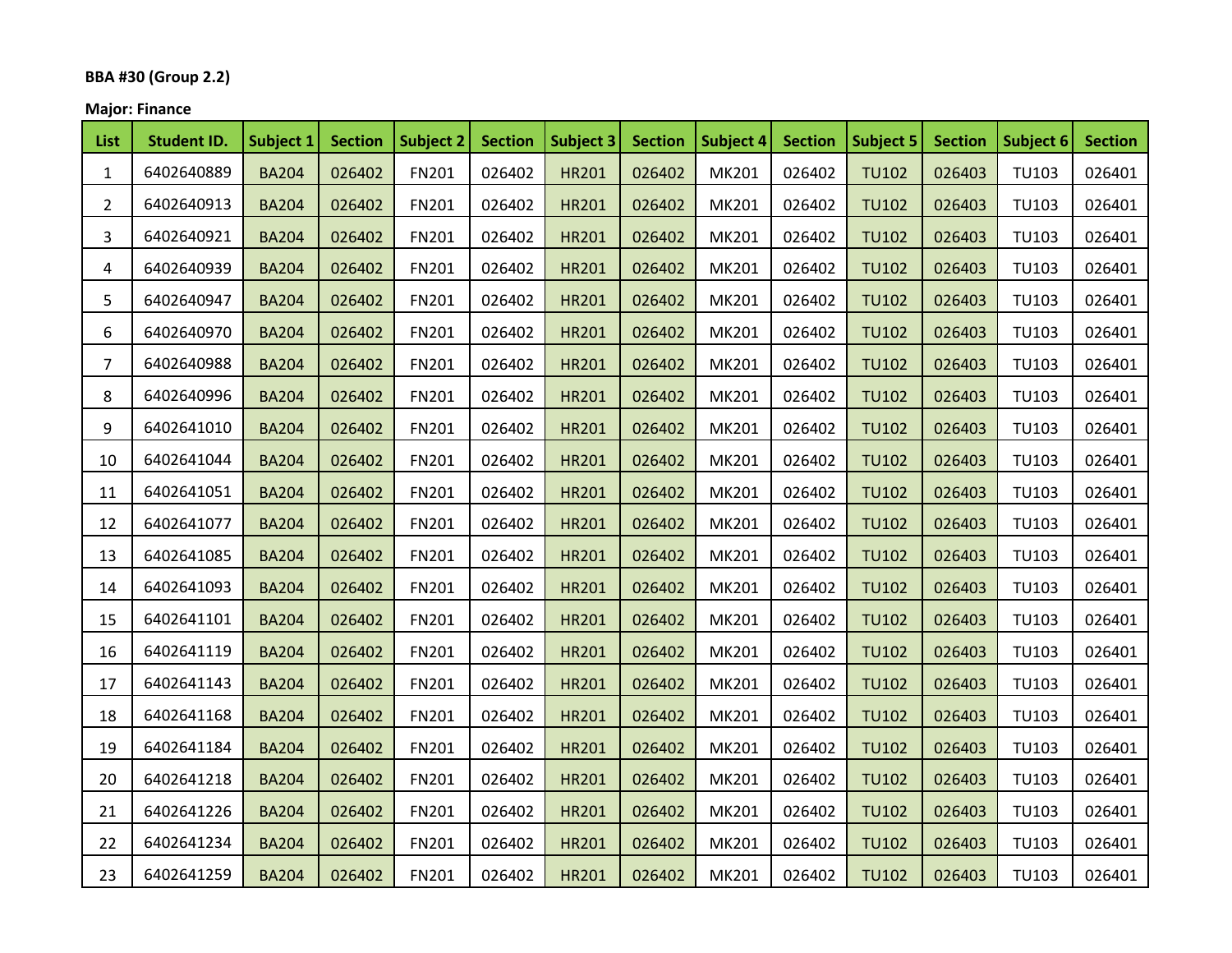# **BBA #30 (Group 2.2)**

# **Major: Finance**

| <b>List</b> | <b>Student ID.</b> | Subject 1    | <b>Section</b> | Subject 2    | <b>Section</b> | Subject 3    | <b>Section</b> | Subject 4    | <b>Section</b> | Subject 5    | <b>Section</b> | Subject 6    | <b>Section</b> |
|-------------|--------------------|--------------|----------------|--------------|----------------|--------------|----------------|--------------|----------------|--------------|----------------|--------------|----------------|
| 24          | 6402641267         | <b>BA204</b> | 026402         | <b>FN201</b> | 026402         | <b>HR201</b> | 026402         | MK201        | 026402         | <b>TU102</b> | 026403         | TU103        | 026401         |
| 25          | 6402641283         | <b>BA204</b> | 026402         | FN201        | 026402         | <b>HR201</b> | 026402         | MK201        | 026402         | <b>TU102</b> | 026403         | <b>TU103</b> | 026401         |
| 26          | 6402641291         | <b>BA204</b> | 026402         | <b>FN201</b> | 026402         | <b>HR201</b> | 026402         | MK201        | 026402         | <b>TU102</b> | 026403         | TU103        | 026401         |
| 27          | 6402641309         | <b>BA204</b> | 026402         | <b>FN201</b> | 026402         | <b>HR201</b> | 026402         | MK201        | 026402         | <b>TU102</b> | 026403         | <b>TU103</b> | 026401         |
| 28          | 6402641325         | <b>BA204</b> | 026402         | <b>FN201</b> | 026402         | <b>HR201</b> | 026402         | MK201        | 026402         | <b>TU102</b> | 026403         | TU103        | 026401         |
| 29          | 6402641333         | <b>BA204</b> | 026402         | FN201        | 026402         | <b>HR201</b> | 026402         | MK201        | 026402         | <b>TU102</b> | 026403         | <b>TU103</b> | 026401         |
| 30          | 6402641341         | <b>BA204</b> | 026402         | <b>FN201</b> | 026402         | <b>HR201</b> | 026402         | MK201        | 026402         | <b>TU102</b> | 026403         | <b>TU103</b> | 026401         |
| 31          | 6402641358         | <b>BA204</b> | 026402         | <b>FN201</b> | 026402         | <b>HR201</b> | 026402         | MK201        | 026402         | <b>TU102</b> | 026403         | <b>TU103</b> | 026401         |
| 32          | 6402641374         | <b>BA204</b> | 026402         | <b>FN201</b> | 026402         | <b>HR201</b> | 026402         | <b>MK201</b> | 026402         | <b>TU102</b> | 026403         | <b>TU103</b> | 026401         |
| 33          | 6402641382         | <b>BA204</b> | 026402         | FN201        | 026402         | <b>HR201</b> | 026402         | MK201        | 026402         | <b>TU102</b> | 026403         | TU103        | 026401         |
| 34          | 6402641416         | <b>BA204</b> | 026402         | <b>FN201</b> | 026402         | <b>HR201</b> | 026402         | MK201        | 026402         | <b>TU102</b> | 026403         | <b>TU103</b> | 026401         |
| 35          | 6402641424         | <b>BA204</b> | 026402         | <b>FN201</b> | 026402         | <b>HR201</b> | 026402         | MK201        | 026402         | <b>TU102</b> | 026403         | <b>TU103</b> | 026401         |
| 36          | 6402641440         | <b>BA204</b> | 026402         | FN201        | 026402         | <b>HR201</b> | 026402         | MK201        | 026402         | <b>TU102</b> | 026403         | <b>TU103</b> | 026401         |
| 37          | 6402641457         | <b>BA204</b> | 026402         | FN201        | 026402         | <b>HR201</b> | 026402         | MK201        | 026402         | <b>TU102</b> | 026403         | TU103        | 026401         |
| 38          | 6402641473         | <b>BA204</b> | 026402         | FN201        | 026402         | <b>HR201</b> | 026402         | MK201        | 026402         | <b>TU102</b> | 026403         | TU103        | 026401         |
| 39          | 6402641481         | <b>BA204</b> | 026402         | <b>FN201</b> | 026402         | <b>HR201</b> | 026402         | MK201        | 026402         | <b>TU102</b> | 026403         | <b>TU103</b> | 026401         |
| 40          | 6402641499         | <b>BA204</b> | 026402         | FN201        | 026402         | <b>HR201</b> | 026402         | MK201        | 026402         | <b>TU102</b> | 026403         | <b>TU103</b> | 026401         |
| 41          | 6402641507         | <b>BA204</b> | 026402         | <b>FN201</b> | 026402         | <b>HR201</b> | 026402         | MK201        | 026402         | <b>TU102</b> | 026403         | <b>TU103</b> | 026401         |
| 42          | 6402641515         | <b>BA204</b> | 026402         | <b>FN201</b> | 026402         | <b>HR201</b> | 026402         | MK201        | 026402         | <b>TU102</b> | 026403         | TU103        | 026401         |
| 43          | 6402641523         | <b>BA204</b> | 026402         | <b>FN201</b> | 026402         | <b>HR201</b> | 026402         | MK201        | 026402         | <b>TU102</b> | 026403         | <b>TU103</b> | 026401         |
| 44          | 6402641531         | <b>BA204</b> | 026402         | <b>FN201</b> | 026402         | <b>HR201</b> | 026402         | MK201        | 026402         | <b>TU102</b> | 026403         | TU103        | 026401         |
| 45          | 6402641549         | <b>BA204</b> | 026402         | <b>FN201</b> | 026402         | HR201        | 026402         | MK201        | 026402         | <b>TU102</b> | 026403         | <b>TU103</b> | 026401         |